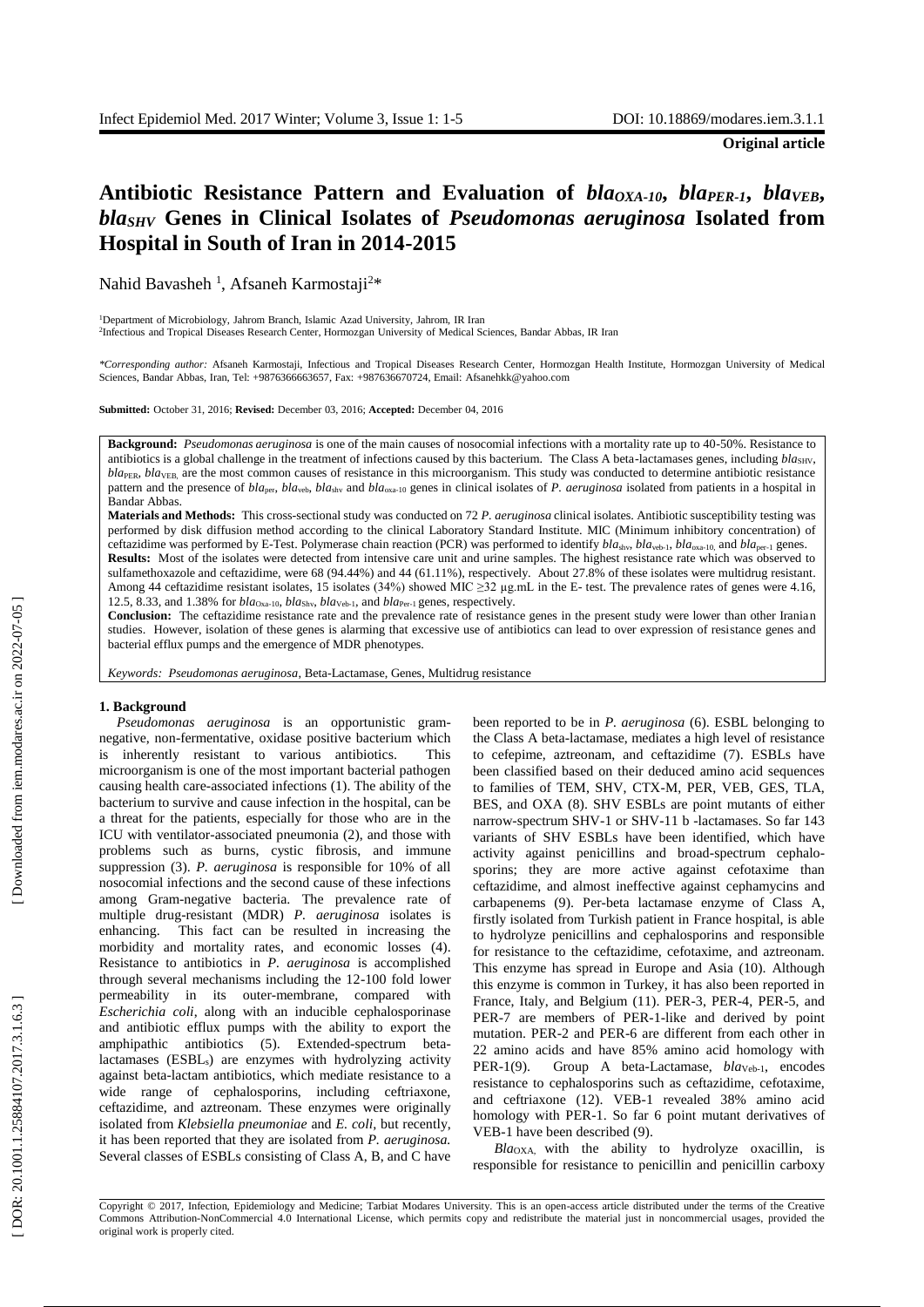(13). OXA ESBLs are structural derivatives of OXA -2 and OXA -10 (subgroup 2d) (8) . Assessing antibiotic susceptibility of nosocomial infections agents can lead to the selection of appropriate treatment, and the prevention and control the emergence of antibiotic resistance in hospital environments. However, in recent years, the use of molecular techniques such as PCR for detection of microbial resistance genes has highly developed.

# **2. Objective**

The aim of the present study was to investigate antibiotic susceptibility pattern and the presence of *bla*<sub>oxa-10</sub>, *bla*<sub>shv</sub>, *bla*Per - <sup>1</sup> and *bla*Veb - <sup>1</sup> genes, in the various wards and different clinical samples of the referral Hospital in Bandar Abbas in 2014 -2015.

## **3. Materials and methods**

# *3.1. Bacterial strains*

In this cross -sectional study, from December 2014 to June 2015, 72 clinical isolates of *P. aeruginosa* were examined, taken from 72 patients with various infections, including urine, blood, burns, sputum, and tracheal tube. Standard differential biochemical tests were performed to identify bacteria in level of genus and species. These tests were consisted of growth at 42°C, oxidase and catalase positive, Pyocyanin production, utilization of carbohydrates through oxidation testing (OF), the reaction of glucose and lactose fermentation in the TSI, Simon citrate test agar. Then isolates were stored in Tripticase Soy Broth (TSB) containing 20% glycerol in the freezer at -70°C.

#### *3.2. Antibiotic Sensitivity*

Susceptibility testing was performed by disk diffusion method (Kirby - Bauer) based on CLSI standards using 13 antibiotics (14). Antibiotics were as follows: imipenem (IPM, 10μg), meropenem (MEM, 10μg), gentamicin (GM, 10μg), ciprofloxacin (CP, 5μg), amikacin (AK, 30μg), cotrimoxazole (SXT, 25μg), cefepime (FEP, 30μg), ofloxacin (OFX, 5μg), Doripenem (DOR , 10 μg), Ticarcillin (TC, 75μg), Aztreonam (ATM, 30μg), piperacillin (PIP, 10μg), ceftazidime (CAZ, 30μg), (Mast Co. Ltd, UK). The minimum inhibitory concentration (MIC) of 44 strains that were resistant to the antibiotic ceftazidime, was determined by E -test method (BIOTEST, TURKEY) according to CLSI protocols. MIC  $\geq$ 32 µg.mL was considered as resistant. The strains of *P. aeruginosa* ATCC 27853 were used as a quality control.

#### *3.3. Extraction of DNA*

In order to extract genomic DNA for PCR, boiling method was used (15 -16). After mixing five pure and fresh colonies in 200 μL of TE buffer, suspension was centrifuged in 8000(rpm) for 4 minutes, supernatant was discarded. Then DNA was extracted by boiling five colonies in 250 μL of sterile distilled water for 10 minutes, followed by cooling in ice for 10 minutes and centrifuging for 1 min at 14,000 rpm. Supernatants were placed at -20°C.

## *3.4. PCR*

Polymerase chain reaction was carried out for detection of beta-lactamase genes of *bla*<sub>Oxa-10</sub>, *bla*<sub>Shv</sub>, *bla*<sub>Per-1</sub>, and *bla*<sub>Veb-1</sub> using primers (Cinnagen, Iran) listed in (Table 1). Mixture contained 25 µL reaction volumes with 50 mg of extracted DNA, 10 pmol of each primer, and 1 U of Taq DNA polymerase in 10x PCR buffer containing 1.5 mM Mgcl <sup>2</sup> and 200 µM of each deoxynucleoside triphosphate. Program is

Statistical analysis: Data were analyzed using Fisher test and SPSS software (version 22);  $P \ge 0.05$  was considered to be significant.

| Table 1. Sequencing primers for genes $blashv-1, blaper-1, blaoxa-10$<br>and $blaveh-1$ in P. aeruginosa. |                             |      |  |  |  |
|-----------------------------------------------------------------------------------------------------------|-----------------------------|------|--|--|--|
| <b>Primers</b>                                                                                            | Sequence $(5'$ to $3')$     | Ref. |  |  |  |
| $Per1-f$                                                                                                  | 5'-ATGAATGTCATTATAAAAGCT-3' | (33) |  |  |  |
| Per <sub>1-r</sub>                                                                                        | 5'-TTAATTTGGGCTTAGGG-3'     | (33) |  |  |  |
| $Oxa10-f$                                                                                                 | 5'-TATCGCGTGTCTTTCGAGTA-3'  | (34) |  |  |  |
| $Oxa10-r$                                                                                                 | 5'-TTAGCCACCAATGATGCCC-3'   | (34) |  |  |  |
| $Shv-1-f$                                                                                                 | 5'-TCAGCGAAAAACACCTTG-3'    | (35) |  |  |  |
| $Shv-1-r$                                                                                                 | 5'-TCCCGCAGATAAATCACCA-3'   | (35) |  |  |  |
| $Veh-1-f$                                                                                                 | 5'-CGACTTCCATTTCCCGATGC-3'  | (36) |  |  |  |
| Veb-1-r                                                                                                   | 5-'GGACTCTGCAACAAATACGC-3'  | (36) |  |  |  |

## **4. Results**

In this study, 72 *P. aeruginosa* clinical isolates were isolated from different clinical specimens including urine (32 isolates, 45%), Tracheal tube (28%), Wounds (14%), Sputum (10%), Chest tubes and blood cultures (1%). Most of the samples were taken from the intensive care unit (33 samples) (46%). From a total of 72 samples, 24 (33%) samples were taken from females, and 48 (67%) samples were taken from males.

Table 2 shows the antibiotic resistance *P.aeruginosa* isolates.

| Table 2. Frequency of antibiotic resistance among P. aeruginosa<br>isolates in the study. |                         |  |  |  |  |
|-------------------------------------------------------------------------------------------|-------------------------|--|--|--|--|
| <b>Antibiotic</b>                                                                         | <b>Number/Frequency</b> |  |  |  |  |
| Co-trimoxazole                                                                            | 68 (94.44%)             |  |  |  |  |
| Ceftazidime                                                                               | 44 (61.11%)             |  |  |  |  |
| Cefepime                                                                                  | 35 (48.61%)             |  |  |  |  |
| Ofloxacin                                                                                 | 32 (44.44%)             |  |  |  |  |
| Aztreonam                                                                                 | 27 (37.5%)              |  |  |  |  |
| Ticarcillin                                                                               | 25 (34.72%)             |  |  |  |  |
| Imipenem                                                                                  | 23 (31.94%)             |  |  |  |  |
| Ciprofloxacin                                                                             | 20 (27.77%)             |  |  |  |  |
| Meropenem                                                                                 | 18 (25%)                |  |  |  |  |
| Gentamicin                                                                                | 18 (25%)                |  |  |  |  |
| Piperacillin                                                                              | 16 (22.22%)             |  |  |  |  |
| Amikacin                                                                                  | 14 (19.44%)             |  |  |  |  |
| Doripenem                                                                                 | 11 (15.27%)             |  |  |  |  |

In 15 (34%) ceftazidime resistance isolates, MIC was  $\geq$  32 µg.mL, and in 11(25%) isolates out of 44 ceftazidime resistance isolates, MIC was 16 µg.mL. From a total of 72 isolates, 20 (27.77%) isolates were multiple drug resistance (MDR). These isolates showed resistance to carbapenems, cephalosporins, and aminoglycosides. The intensive care unit has the highest number of samples with multiple resistance phenotypes (11 samples) (55%). In urine samples, the strains of multidrug resistance were detected more than the other samples. Table 3 shows the characteristics of MDR *P.aeruginosa* isolates isolated from different wards of hospital.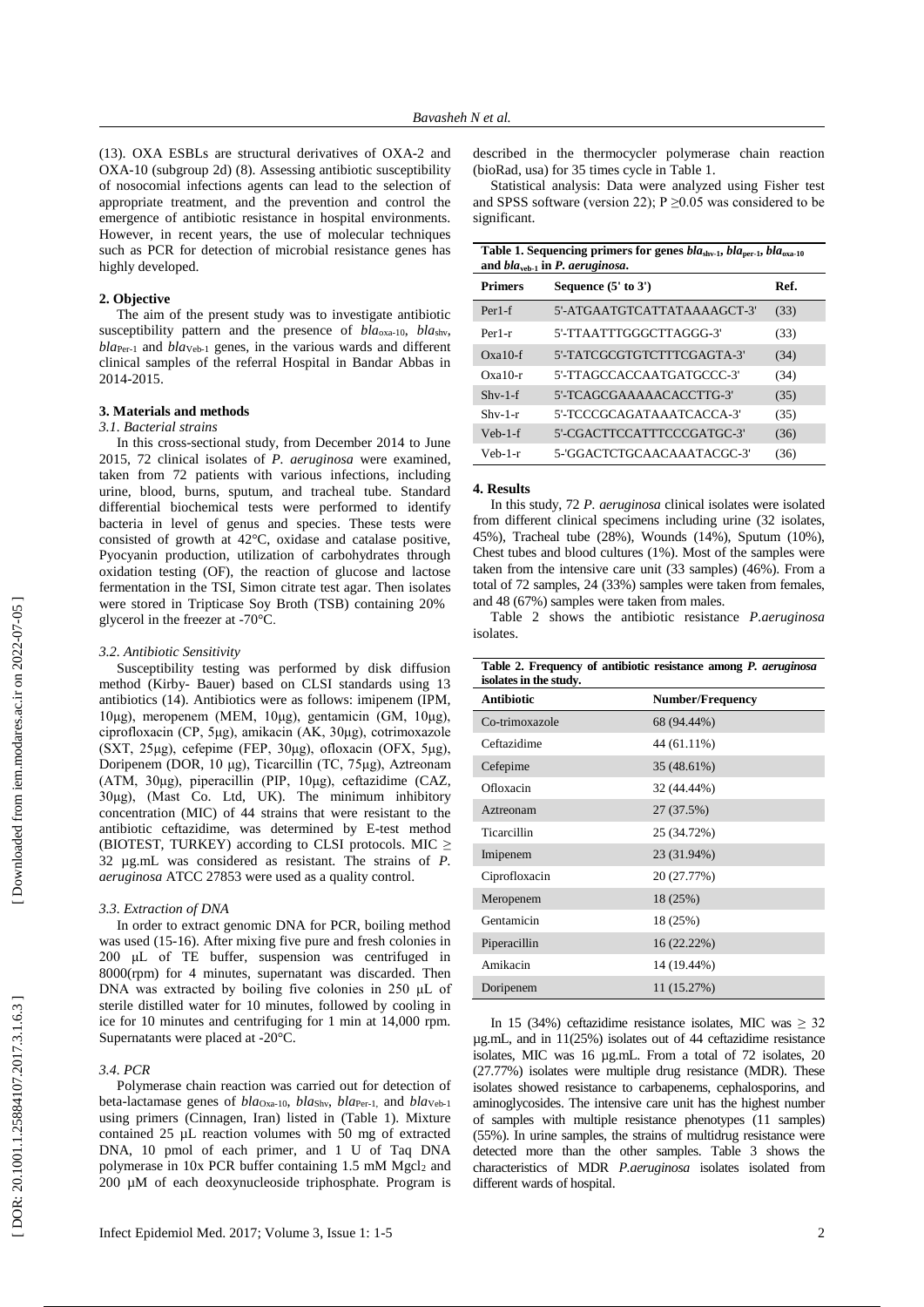| Table 3. Characteristics of MDR P.aeruginosa isolated from different wards of hospital. |              |                          |                                |                                             |                               |  |  |  |
|-----------------------------------------------------------------------------------------|--------------|--------------------------|--------------------------------|---------------------------------------------|-------------------------------|--|--|--|
| <b>Isolate</b>                                                                          | <b>Sex</b>   | <b>Site of isolation</b> | Site of<br>clinical<br>samples | <b>Pattern of resistance</b>                | <b>Beta-lactamase</b><br>gene |  |  |  |
| 190                                                                                     | M            | Tracheal tube            | <b>ICU</b>                     | IMI-PTZ-FEP-CAZ-MEM-CP-TC-SXT-ATM-OFX-DOR   | $Bla_{\text{per-1}}$          |  |  |  |
| 8                                                                                       | M            | W.C                      | <b>Burn</b>                    | IMI-PTZ-FEP-CAZ-MEM-CP-GM-AK-TC-SXT-ATM-OFX | $Bla$ <sub>oxa-10</sub>       |  |  |  |
| 102                                                                                     | M            | Urine                    | <b>ICU</b>                     | FEP-CAZ-SXT-OFX                             | $Bla$ <sub>oxa-10</sub>       |  |  |  |
| 116                                                                                     | M            | <b>Tracheal</b> tube     | ICU                            | IMI-FEP-CAZ-MEM-SXT-OFX-DOR                 | $Bla$ <sub>oxa-10</sub>       |  |  |  |
| 52                                                                                      | M            | Urine                    | <b>EM</b>                      | FEP-CAZ-SXT-ATM-OFX-                        | $Bla_{\text{veb-1}}$          |  |  |  |
| 73                                                                                      | F            | W.C                      | Burn                           | IMI-FEP-CAZ-CP-GM-AK-TC-SXT-ATM-OFX         | $Bla_{\text{veb-1}}$          |  |  |  |
| 80                                                                                      | M            | W.C                      | Burn                           | IMI-FEP-CAZ-CP-GM-AK-TC-SXT-ATM-OFX         | $Bla_{\text{veb-1}}$          |  |  |  |
| 85                                                                                      | M            | W.C                      | Burn                           | IMI-FEP-CAZ-CP-GM-AK-TC-SXT-ATM-OFX         | $Bla_{\text{veh-1}}$          |  |  |  |
| 161                                                                                     | M            | W.C                      | <b>Burn</b>                    | IMI-FEP-CAZ-MEM-CP-GM-AK-TC-SXT-ATM-OFX     | $Bla_{\text{veb-1}}$          |  |  |  |
| 209                                                                                     | F            | W.C                      | Burn                           | FEP-CAZ-CP-SXT-ATM-OFX-                     | $Bla_{\text{veb-1}}$          |  |  |  |
| 65                                                                                      | M            | <b>Tracheal</b> tube     | <b>ICU</b>                     | IMI-FEP-CAZ-GM-TC-SXT                       | $Blashv-1$                    |  |  |  |
| 90                                                                                      | F            | ascites                  | EM                             | FEP-CAZ-SXT                                 | $Blashv-1$                    |  |  |  |
| 126                                                                                     | $\mathbf{F}$ | Urine                    | <b>EM</b>                      | FEP-SXT                                     | $Blashv-1$                    |  |  |  |
| 180                                                                                     | F            | Urine                    | <b>NSW</b>                     | FEP-SXT                                     | $Blashv-1$                    |  |  |  |
| 191                                                                                     | M            | <b>Tracheal</b> tube     | <b>ICU</b>                     | FEP-CAZ-SXT                                 | $Blashv-1$                    |  |  |  |
| 199                                                                                     | M            | Urine                    | Internal                       | <b>SXT</b>                                  | $Blashv-1$                    |  |  |  |
| 153                                                                                     | M            | Urine                    | <b>ICU</b>                     | CAZ-TC-SXT                                  | $Blashv-1$                    |  |  |  |
| 218                                                                                     | F            | Tracheal tube            | ICU                            | IMI-TC-CAZ                                  | $Bla_{\text{shv-1}}$          |  |  |  |
| 102                                                                                     | M            | Urine                    | ICU                            | FEP-CAZ-SXT-OFX                             | $Blashv-1$                    |  |  |  |

*Antibiotic resistance in pseudomonas aeruginosa*

IPM=imipenem, MEM=meropenem, GM=gentamicin, CP=ciprofloxacin, AK=amikacin, SXT=cotrimoxazole, FEP=cefepime, OFX=ofloxacin , DOR=Doripenem, TC=Ticarcilin , ATM=Aztreonam , PIP=piperacillin , CAZ=ceftazidime, M=male, F=female

The prevalence rate of beta lactamase genes was found to be 6 (8.33%), 3 (4.16%), 9 (12.5%), 1 (1.38%) for *bla*Veb - 1, *bla*Oxa -10, *bla*Shv - <sup>1</sup>, and *bla*Per - <sup>1</sup>, respectively.

By using the SPSS software version 21, and employing the chi -square test, and p -values more than .05, the statistical analysis showed that there was no significant relationship between the presence of beta -lactamase genes and antibiotic resistance.

# **5. Discussion**

Antibiotic resistance is a serious challenge in the treatment of infections caused by *P. aeruginosa* in different wards of the hospital, especially in intensive care units due to weak immune system and severe illnesses in patients (6) . According to our knowledge, the present study was the first report on the prevalence rate of the beta -lactamase genes responsible for advanced generation of cephalosporins resistance in *P.aeruginosa* in the south east of Iran. In this study, the most strains were isolated from urine (32 strains, 44.44%) and intensive care unit while in other studies conducted in Turkey, respiratory tract specimen had the most samples infected with *P. aeruginosa* in intensive care unit (14). Presumably the patient's inability to pass urine and the use of a urinary catheter play an important role in this phenomenon. Moreover, this may indicate that *Acinetobacter* is gradually replaced with *P.aeruginosa* in respiratory infections in intensive care unit in this hospital. The most effective antibiotics in the present study were amikacin, piperacillin. Amongst the 72 isolates, 20 (27.77%) isolates were multiple drug resistance (MDR). These isolates were resistant to carbapenems (imipenem, meropenem), cephalosporins (ceftazidime, cefepime), and

aminoglycosides (amikacin, gentamicin) (17 -18). This finding was less than the finding of other studies conducted by Alikhani (88.7%) (7) and Mirsalehian (87%) (19) in Tehran. However, in these studies, all or more of the samples were isolated from burn wards, and the presence of MDR phenotype could mainly be due to excessive use of antibiotics. Reports from around the world show a significant increase in the resistance rate of *P. aeruginosa* to ceftazidime so that in America during the years 1998 -2003, ceftazidime resistance rate was reported to be 11.8% (20), and in Korea during the years 2002 -2006, it was reported to be 18.8% (21), which are less than the present study's finding (61.11%). Also, in Iran during the years 2010 -2014, resistance to ceftazidime in different cities indicated a significant increase. In 2010 (25.5%) (22), 2009 (53.57%) (23), 2013 (92%) (24), and 2014 (51%)(7), resistance to ceftazidime was reported to be increasing . Also, resistance to cefepime was similarly reported to be increasing so that during the years 2013 -2014 in Tehran (96%) (24) and the year 2014 in the Hamadan (97%) (7), it was reported to be higher than the present study's finding (48.61%). Also, increase in the frequency of resistance to aztreonam has been reported to be more than the finding of the present study so that in 2013 and 2014, the frequency of resistance to aztreonam has been reported as 98% (24) and 27% (7), respectively, compared with the current study's finding (37.5%) . Also, based on the studies from around the world, resistance to imipenem was reported as follow: in Spain 14%, Italy 13.8%, Saudi Arabia 68%, Brazil 58.8%, and Turkey 32.9% (25).

In Iran during the years 2010 -2014 in different regions, resistance rate to imipenem was reported between 42.28% in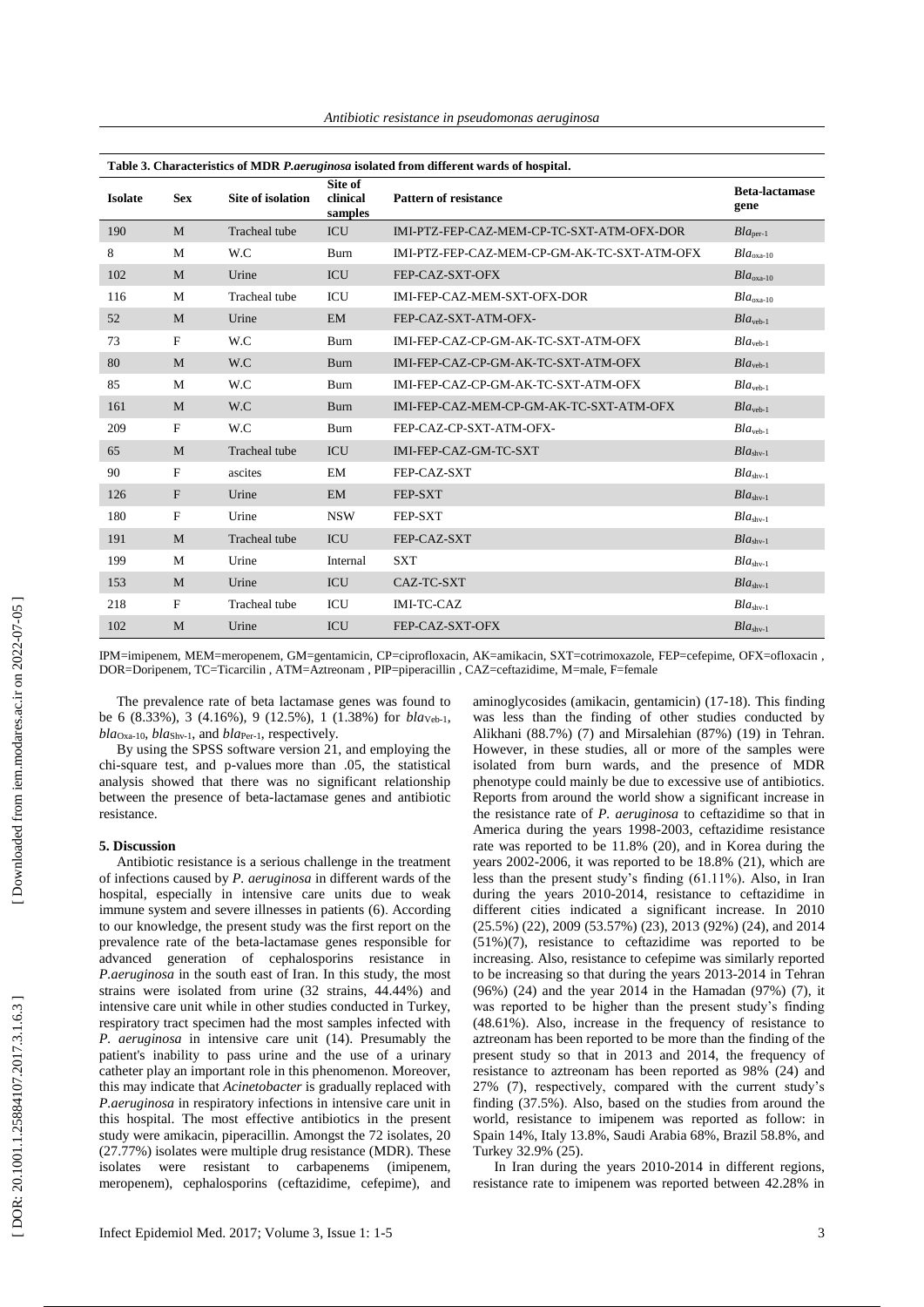Esfahan (23), and 84.9% in Hamadan (7), compared with 31.94% of the current study. The prevalence rate of *bla* VEB-1 gene in various studies around the world was as follow: in Thailand 94.44% in 2001 (26), and in Italy 24.61% in 2006 (27). The prevalence rate of *bla* VEB - <sup>1</sup> gene in various studies conducted in Iran was as follow: in Hamedan 15% in 2010 (7), 24% in 2009 (28), 25.5% in 2010 (19), and 10.9% in 2012 (11), which were more than the present study's finding (8.33%). The prevalence rate of *bla*<sub>PER-1</sub> in the present study (1.38%) was less than the findings of other studies conducted around the world and in Iran. The prevalence rate of *Bla* PER-1 in Turkey was reported as 11% in 1997(29) and 55.4% in 2005 (30). In several studies conducted in Iran, the prevalence rate of *bla* PER-1 has been reported more than the present study's finding, for example, Alikhani, 2014 (26.6%)(7); Shahcheraghi, 2009 (17%)(28); and Mirsalehian, 2010 (31.4%) (19). Also, in the current study, the prevalence rate of Blas<sub>HV-1</sub>, (12.5%) was less than the findings of the other studies conducted in Iran during the years 2010 -2009 such as pakbaten, 2010 (36%)(31); Imani, 2010 (37.5%)(22). In the current study, the prevalence rate of Bla  $_{\text{Oxa-10}}$  (4.16%) was also less than the findings of other studies conducted in Saudi Arabia in 2012 (56%)(32), in Iran in 2008 by Nakhjavanian (29%)(6), in Shiraz in 2013 by Conani (96.2%)(32), and in Tehran in 2009 by Pakbaten (36%)(31). It is expected that different regions show different prevalence rate of resistance determinant genes that is partly due to the antibiotic utilization policy in each region or the distribution of dominant clones of bacteria carrying resistance genes.

# **6. Conclusion**

The results of this study show that although the prevalence rate of antibiotic resistance and also ceftazidime resistance were higher than the findings of other studies conducted in Iran and other parts of the world, but the prevalence rate of beta -Lactamase genes was lower than the findings of other studies conducted in other parts of Iran and other countries. This finding is not consistent with the pattern of antibiotic resistance. A possible explanation for this phenomenon is that antibiotics exposure in healthcare settings is resulted in the over expression of bacterial efflux pumps and resistance to several classes of antibiotics and the emergence of MDR phenotypes, which were detected in this study (27.77%). It is recommended that further studies to be carried out in order to evaluate over expression of efflux pumps in these isolates, to investigate the epidemiology of agents causing health care associated infection, and to consider the prevention strategies.

#### **Conflict of interests**

There is no conflict of interest to be declared.

### **Acknowledgements**

We would like to thank Islamic Azad University in Jahrom and the staff of Shahid Mohammadi hospital for their sincerely participation in this study. This study was approved in the thesis committee of Islamic Azad University, Jahrom by the number of 19330507932003 .

# **Authors' Contribution**

All authors contributed to this project and article equally. All authors read and approved the final manuscript.

# **Funding/Support**

No fund received for this research.

## **References**

- 1. Poirel L, Mammeri H, Nordmann P. TEM -121, a novel complex mutant of TEM -type beta -lactamase from *Enterobacter aerogenes*. Antimicrob Agents Chemother. 2004; 48(12): 4528-31.
- 2. Kollef MH, Chastre J, Fagon J -Y, François B, Niederman MS, Rello J, et al . Global prospective epidemiologic and surveillance study of ventilator associated pneumonia due to *Pseudomonas aeruginosa*. Crit Care Med. 2014; 42(10): 2178 -87 .
- 3. Schurek KN, Breidenstein EB, Hancock RE. *Pseudomonas aeruginosa*: a persistent pathogen in cystic fibrosis and hospital -associated infections. Antibiotic Discovery and Development. USA: Springer; 2012, 679-715.
- Morales E, Cots F, Sala M, Comas M, Belvis F, Riu M, et al. Hospital costs of nosocomial multidrug resistant *Pseudomonas aeruginosa* acquisition. BMC Health Serv Res. 2012; 12: 122 .
- 5. Hancock RE. Resistance mechanisms in *Pseudomonas aeruginosa* and other nonfermentative gram -negative bacteria. Clin Infect Dis. 1998; 27(Supplement 1): S93 - 9 .
- 6. Nakhjavani A. Prevalence of extended spectrum beta lactamases among strains of *Pseudomonas aeruginosa* isolated from burn patients. Tehran Univ Med J. 2008; 66(5):333-7.
- 7. Alikhani MY, Tabar ZK, Mihani F, Kalantar E, Karami P, Sadeghi M, et al. Antimicrobial resistance patterns and prevalence of blaPER -1 and blaVEB -1 genes among ESBL -producing *Pseudomonas aeruginosa* isolates in West of Iran. Jundishapur J Microbiol . 2014;7(1): e8888
- 8. Gniadkowski M. Evolution and epidemiology of extended ‐spectrum β ‐ lactamases (ESBLs) and ESBL ‐producing microorganisms. Clin Microbiol Infect. 2001; 7(11): 597 -608 .
- 9. Poirel L, Bonnin RA, Nordmann P. Genetic support and diversity of acquired extended -spectrum β -lactamases in Gram -negative rods. Infect Genet Evol. 2012; 12(5): 883-93.
- 10. Nordmann P, Naas T. Sequence analysis of PER -1 extended -spectrum beta lactamase from *Pseudomonas aeruginosa* and comparison with Class A beta-lactamases. Antimicrob Agents Chemother. 1994; 38(1):104-14
- 11. Fazeli H, Bafghi MF, Faghri J, Akbari R. Molecular study of PER and VEB genes is multidrug resistant *Pseudomonas aeroginosa* isolated. J Kerman Univ Med Sci. 2012; 19(4): 345-53.
- 12. Poole K, Krebes K, McNally C, Neshat S. Multiple antibiotic resistance in *Pseudomonas aeruginosa*: evidence for involvement of an efflux operon. J Bacteriol. 1993; 175(22): 7363-72.
- 13. Moniri R, Mosayebi Z, Movahedian A. Increasing trend of antimicrobial drug -resistance in *Pseudomonas aeruginosa* causing septicemia. Iran J Public Health. 2006; 35(1): 58-62.
- 14. Clinical and Laboratory Standard Institute; 2015, Performance standards for antimicrobial susceptibility testing, Seventeenth informational supplement. M100-S25.
- 15. Andriamanantena TS, Ratsima E, Rakotonirina HC, Randrianirina F, Ramparany L, Carod J -F, et al. Dissemination of multidrug resistant *Acinetobacter baumannii* in various hospitals of Antananarivo Madagascar. Ann Clin Microbiol Antimicrob. 2010; 9(1): 17.
- 16. Yüce A, Yapar N, Eren KO. Evaluation of antibiotic resistance patterns of *Pseudomonas aeruginosa* and *Acinetobacter* spp. strains isolated from intensive care patients between 2000 -2002 and 2003 -2006 periods in Dokuz Eylul University Hospital, Izmir]. Mikrobiyol Bul. 2009; 43(2): 195-202.
- 17. Chayakulkeeree M, Junsriwong P, Keerasuntonpong A, Tribuddharat C, Thamlikitkul V. Epidemiology of extended -spectrum beta -lactamase producing gram -negative bacilli at Siriraj Hospital, Thailand, 2003. Southeast Asian J Tropical Med Public Health. 2005; 36(6):1503-9.
- 18. Hirsch EB, Tam VH. Impact of multidrug-resistant *Pseudomonas aeruginosa* infection on patient outcomes. Exp Rev Pharmacoecon Outcomes Res. 2010; 10(4): 441 -51 .
- 19. Mirsalehian A, Feizabadi M, Nakhjavani FA, Jabalameli F, Goli H, Kalantari N. Detection of VEB - 1 ,OXA -10 and PER -1 genotypes in extended -spectrum β -lactamase -producing *Pseudomonas aeruginosa* strains isolated from burn patients. Burns. 2010; 36(1): 70 - 4 .
- 20. Sader HS, Fritsche TR, Jones RN. Potency and spectrum trends for cefepime tested against 65746 clinical bacterial isolates collected in North American medical centers: results from the SENTRY Antimicrobial Surveillance Program (1998-2003). Diagn Microbiol Infect Dis. 2005; 52(3): 265-73.
- 21. Yoo J, Sohn ES, Chung GT, Lee EH, Lee KR, Park YK, et al. Five -year report of national surveillance of antimicrobial resistance in *Pseudomonas* aeruginosa isolated from non-tertiary care hospitals in Korea (2002-2006). Diagn Microbiol Infect Dis. 2008; 60(3): 291 - 4 .
- 22. Imani Foolad A, Rostami Z, Shapouri R. Antimicrobial resistance and ESBL prevalence in *Pseudomonas aeruginosa* strains isolated from clinical specimen by phenotypic and genotypic methods. J Ardabil Univ Med Sci. 2010; 10(3): 189 -98 .
- 23. Kianpour F, Havaei SA, Hosseini MM. Evaluation of *Pseudomonas aeruginosa* Isolated from Cutaneous Infections and Determination of Drug Resistance Pattern in Patients of Alzahra Hospital in Esfahan. J Isfahan Med Sch. 2010; 28(110): 503-9.
- 24. Rafiee R, Eftekhar F, Tabatabaei SA, Tehrani DM. Prevalence of extended spectrum and metallo β-lactamase production in ampC β-lactamase producing *Pseudomonas aeruginosa* isolates from burns. Jundishapur J Microbiol. 2014;7(9): e16436 .